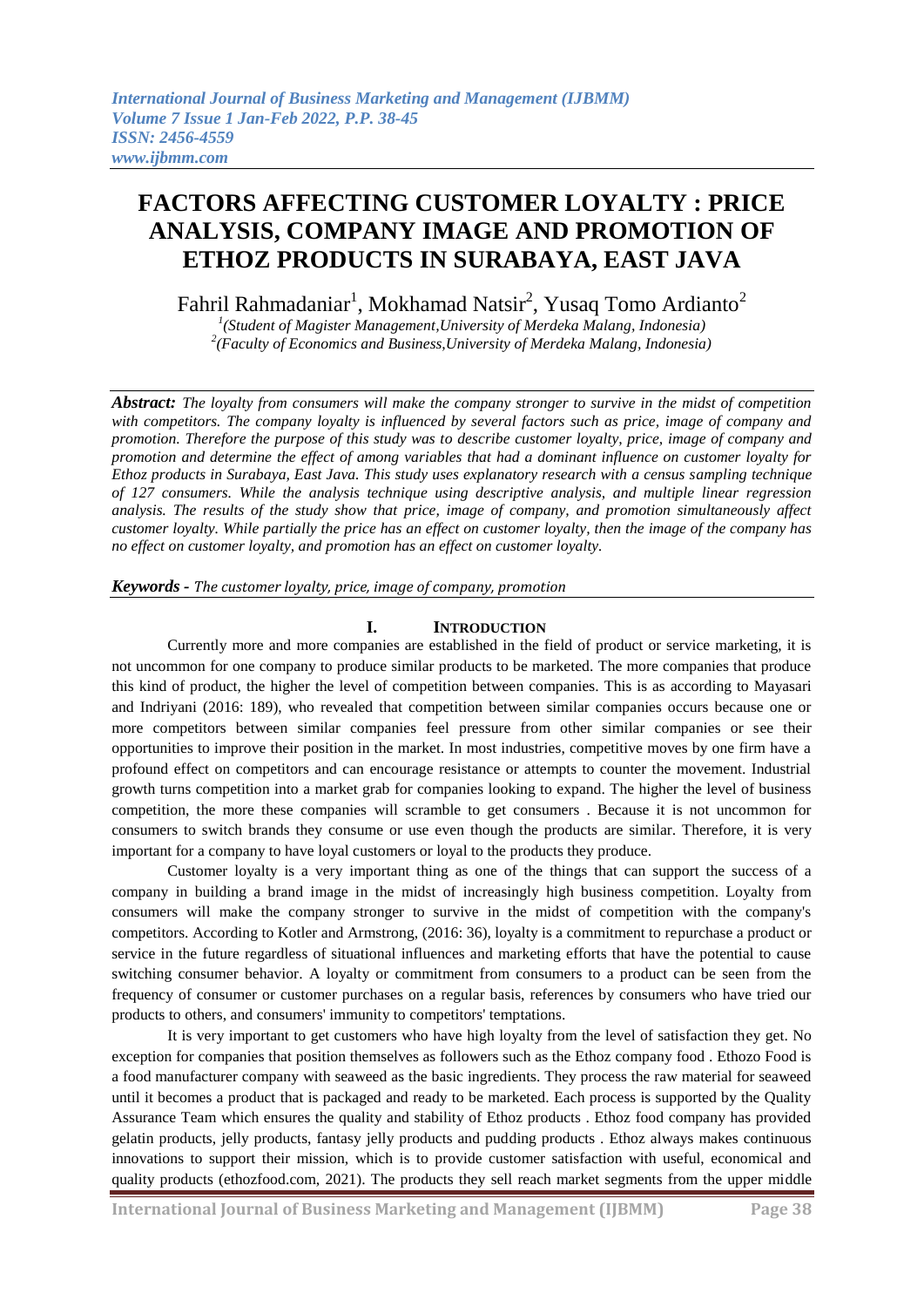class to the lower middle class, so when making purchases, consumers are still thinking about price, company image and promotions carried out by the Ethoz company . At the Ethoz company in Surabaya, customer loyalty is quite good. This level of loyalty can be obtained from several factors such as price, promotion and company image.

Companies that position themselves as followers like Ethoz In this food , the main strength it has is in a price that can compete with competitors who are leaders. According to Kotler & Armstrong (2016: 324), price is the amount of money spent for a product or service, or a number of values exchanged by consumers for obtaining the benefits or ownership or use of a product or the service. Price competition between competitors has often happened.

The purpose of this price competition is to attract the attention of consumers, as according to Solihin (2019: 27), which states that price competition is competition between sellers or producers with the aim of attracting consumers by offering the same product at a lower or lower price than the seller. other. This also happened to the products marketed by the Ethoz company which some time ago were able to sell one of their types of products quite easily, but when competitors issued similar products at a much cheaper price it made selling these products more difficult even though the quality was far above the product.

As a follower company, it is very important to position the company's image against the leader company. Because one of the big problems of follower companies like Ethoz This food is marketing the products that are owned with the shadow of the company that is the leader. Because it is very important to build their own company image to make it easier to market their products. according to Purba (2017:5), company image is defined as the impression that arises in accordance with the knowledge and experience of a consumer about a company. This company image will arise from how someone views the company itself. To get a good corporate image, it is necessary to have a personality that stands out from the company, has a good reputation, high values, inherent identity, and public relations .

Promotions continue to be carried out by the Ethozo company food to be able to compete and win customers from competitors. Promotion according to Ferdiansyah and Sulandjari (2020:26), is one of the variables in the marketing mix that is very important to be carried out by companies in marketing products or services. Promotional activities not only function as a communication tool between companies and consumers, but also as a tool to influence consumers in purchasing activities or using services according to their wants and needs. Promotions by Ethozo company Food aims to make the products owned are better known and facilitate sales, by means such as conducting market raids by sampling by SPG ( Sales promotion girl ), providing bendit programs between products or with other goods, conducting cash back programs , providing electronic devices with a minimum purchase , and special discounts. According to Aminah et al. (2019:2) market raids are promotional programs that are communicated word to mouth to consumers in the market so that the messages or promotions conveyed can be understood by consumers in the same way as the producers intended. Another objective of this market raid promotion is to bring producers closer to consumers so that it is easier to educate or introduce the programs and products they market.

As we know in Indonesia, there are other companies engaged in jelly and agar-agar besides Ethoz food , even the company has become a brand image for jelly and jelly products. Because it is very important for Ethoz company Food to continue to do promotions so that the company's image can compete or even take a position from the image of the company's leader while maintaining the price of its products below or at least balanced with competitors. In this research, the product to be studied is Ethoz pudding which is the product with the widest level of market distribution. Based on the description above, it is very interesting to be able to describe customer loyalty, price, company image and promotion of Ethoz products , analyze the effect of price, company image and promotion on customer loyalty for Ethoz products and analyze among the variables price, company image and promotion which have a dominant influence on loyalty. Ethoz product customers in Surabaya, East Java.

### **II. LITERATURE REVIEW**

According to Atmaja (2016:201), loyalty is defined as non random purchase expressed over time by some decision making unit. Based on this definition, it can be explained that loyalty refers to the behavior of consumers in determining the decision to make continuous purchases of a product or service from the company they choose.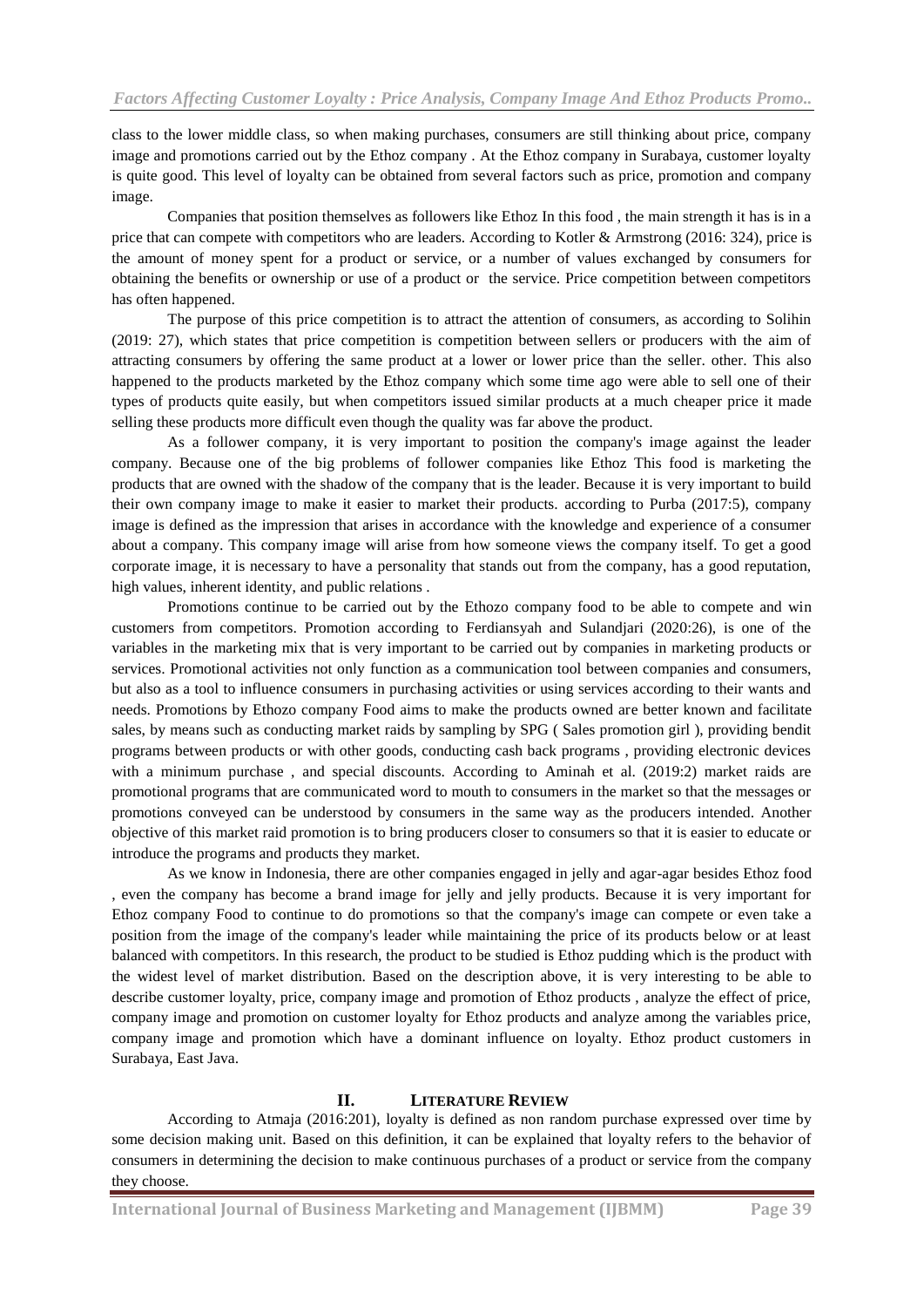according to Atmaja (2016: 201), an indicator that can be used to measure loyalty is Repeat Purchase or loyalty to product purchases by means of repeat purchases, retention or resistance to negative influences on a product, referrals or referencing the total existence of the product's existence to others. others.

According to Kotler and Armstrong (2016: 324), price is defined as the amount of money spent on a product or service. In addition, it can also be interpreted as a number of values that are exchanged by consumers for benefits or ownership or use of a product or service.

According to Amalia (2017: 663), there are several price indicators, namely as follows: 1. Affordable prices, affordable prices for consumers are the expectations of all consumers before they make a purchase of a product or service. Before making a purchase, consumers will look for products whose prices they can reach. 2. Price compatibility with product quality, good product quality will make consumers not mind if they have to buy the product at a relatively higher price. However, consumers will be more interested in products that have low prices with good quality. 3. price competitiveness , companies will set the selling price of their products by considering the prices of similar products set by competitors so that the products they sell can compete in the market, 4. price suitability with benefits, when buying a product consumers sometimes ignore the price from a product, but will be more concerned with how useful the product is for them.

According to Safitri et al. (2016:33) defines corporate image as a representation of the consumer's assessment of a company, both potential assessments and disappointment assessments. Ratings from consumers will be different, either individually or organizationally. Consumers will develop their knowledge of information to interpret their perception of a company.

According to Shilawati and Sumitro (2020:5), there are several indicators of the company's image as follows: 1. Strength , which is found in the company's physical advantages and cannot be found in other similar companies. The advantages of this company refer to the physical attributes of the company concerned. 2. Uniqueness (Unique), which is the ability to distinguish one company from another. This unique impression will usually arise from the attributes that exist in the product, with this unique impression it means that there is a difference between the products of that company and the products of other companies. This uniqueness can be in the form of service variations, pricing and other differentiation. 3. Favorable ( ability to remember ), which leads to the ability of consumers to remember a company. This ability to remember can be in the form of the ease with which the company name is pronounced, the ability of the company name to be remembered, the suitability between the impression and the brand in the minds of consumers with the image desired by the company.

Promotion according to Ferdiansyah and Sulandjari (2020:26), is one of the variables in the marketing mix that is very important to be carried out by companies in marketing products or services. Promotional activities not only function as a communication tool between companies and consumers, but also as a tool to influence consumers in purchasing activities or using services according to their wishes and needs.

Based on the opinion of Ferdiansyah and Sulandjari (2020:27), there are several dimensions of promotion that can be explained, such as: 1. Advertising , advertising is a form of non-personal promotion paid for by the sponsor. This advertising is usually in the form of promotional messages delivered to the public with the aim of offering the products or services they sell through the media. 2. Selling Individuals ( Personal Selling ), personal selling is a presentation or verbal conversation with prospective buyers in order to create sales. Personal selling is the right promotional medium for companies to establish good relationships with consumers. The purpose of this promotion is to make sales by meeting directly with consumers to offer their products. Promotional activities of this type are often carried out by raiding the market. 3. Sales Promotion , sales promotion is usually in the form of providing incentives in the short term to increase sales of an item or service in the hope of direct purchase. Promotional activities are often carried out, for example by giving gift coupons, sales, discounds, contests, cash back and exhibitions.

### **III. RESEARCH METHODS**

uses the type of explanatory research where in this study will see the relationship between variables with one another. This study uses 3 independent variables, namely price  $(X1)$ , company image  $(X2)$ , and promotion (X3), while the dependent variable used is customer loyalty (Y). This study uses a measurement scale in the form of a Likert scale, which will be a sequence of answers that form a gradation from a positive 5 to a very negative 1.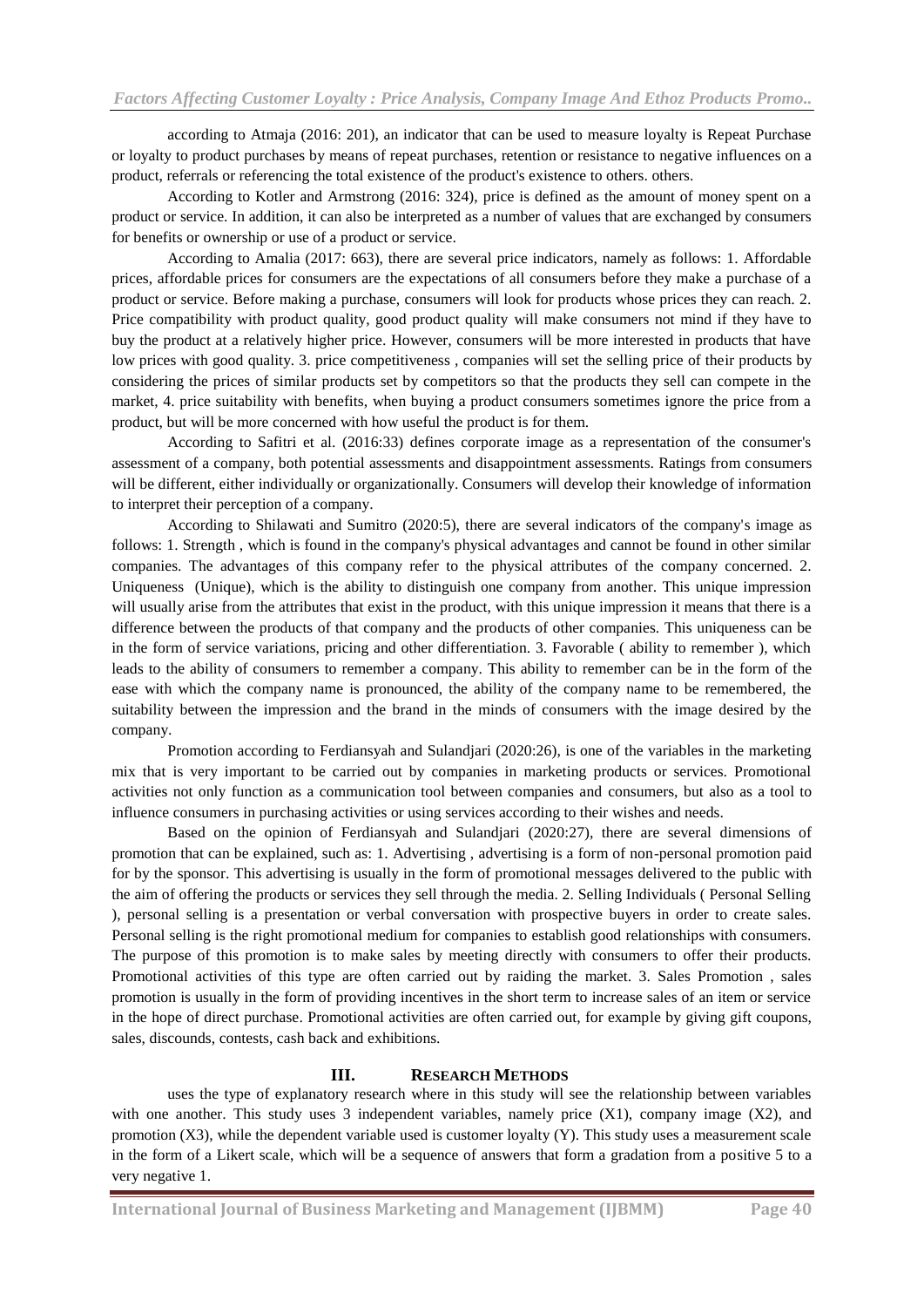The object of the research is the consumers of Ethoz pudding products in the Surabaya area who have made purchases at least 2 times, totaling 127 consumers . The data analysis technique used to solve this research problem is descriptive analysis and Multiple linear regression analysis was used to measure the influence between variables.

# **IV. RESEARCH RESULT**

**1. Test Research Instruments**

Test the research instrument using validity and reliability tests to test the quality of the data collected. This validity test was carried out by using a two-sided test with a significant level of 0.05 . The results of the validity test on 29 statement items are declared valid, because the calculated r value ( Pearson Correlation ) of all items is greater than the r table value of 0.175, besides the probability value (Sig. (2-tailed) of each item is smaller than the value significant level 0.05.

| Variable           | Cronbach's Alpha | Description |  |  |  |
|--------------------|------------------|-------------|--|--|--|
| X1 Price           | 0.623            | Reliable    |  |  |  |
| X2 Corporate Image | 0.696            | Reliable    |  |  |  |
| X3 Promotion       | 0.671            | Reliable    |  |  |  |
| Y Customer Loyalty | 0.752            | Reliable    |  |  |  |

|--|

 Table 1 shows that all variables are reliable. The price variable (X1), corporate image (X2) and promotion (X3) have a moderate level of reliability with Cronbach's Alpha value between 0.05-0.7, while the loyalty variable (Y) has a high level of reliability with Cronbach's Alpha value of 0.752.

### **2. Descriptive Analysis**

|  | Table 2. Descriptive Analysis Results |  |
|--|---------------------------------------|--|
|  |                                       |  |

| <b>Variable</b> | <b>Indicator</b>                                  | mean | <b>Items</b>                                                                        |      |
|-----------------|---------------------------------------------------|------|-------------------------------------------------------------------------------------|------|
|                 | Price                                             | 4.28 | The price of Ethoz pudding is affordable in my pocket.                              |      |
| Price $(X1)$    | affordability<br>(X11)                            |      | The price of Ethoz pudding is cheap for me.                                         | 4.33 |
|                 | Price<br>compatibility                            | 4.28 | The price of Ethoz pudding is in accordance with its<br>quality.                    | 4.39 |
|                 | with the<br>product $(X12)$                       |      | With such a quality Ethoz pudding product, the price<br>given is reasonable         | 4.17 |
|                 | Price match                                       | 4.28 | Ethoz pudding is useful for me.                                                     | 4.28 |
|                 | with benefits<br>(X13)                            |      | The price of Ethoz pudding is in accordance with the<br>benefits that I feel.       | 4.28 |
|                 | Price<br>competitiveness<br>(X14)                 | 4.14 | The price of Ethoz pudding can compete with the price of<br>other pudding products. |      |
|                 |                                                   |      | The price of Ethoz pudding is cheaper than the price of<br>other pudding products.  | 3.98 |
|                 | Favorite (The<br>ability to<br>remember)<br>(X21) | 4.13 | The Ethoz pudding product impressed me in my mind.                                  | 4.24 |
| Image $(X2)$    |                                                   |      | When seen, the name Ethoz pudding is easy to<br>pronounce.                          |      |
|                 |                                                   |      | The name of the Ethoz pudding product is easy to<br>remember.                       | 4.14 |
|                 | Uniqueness                                        | 4.23 | products are easy to distinguish from other products.                               |      |
|                 | (X22)                                             |      | Ethoz pudding products are unique compared to other<br>products.                    | 4.25 |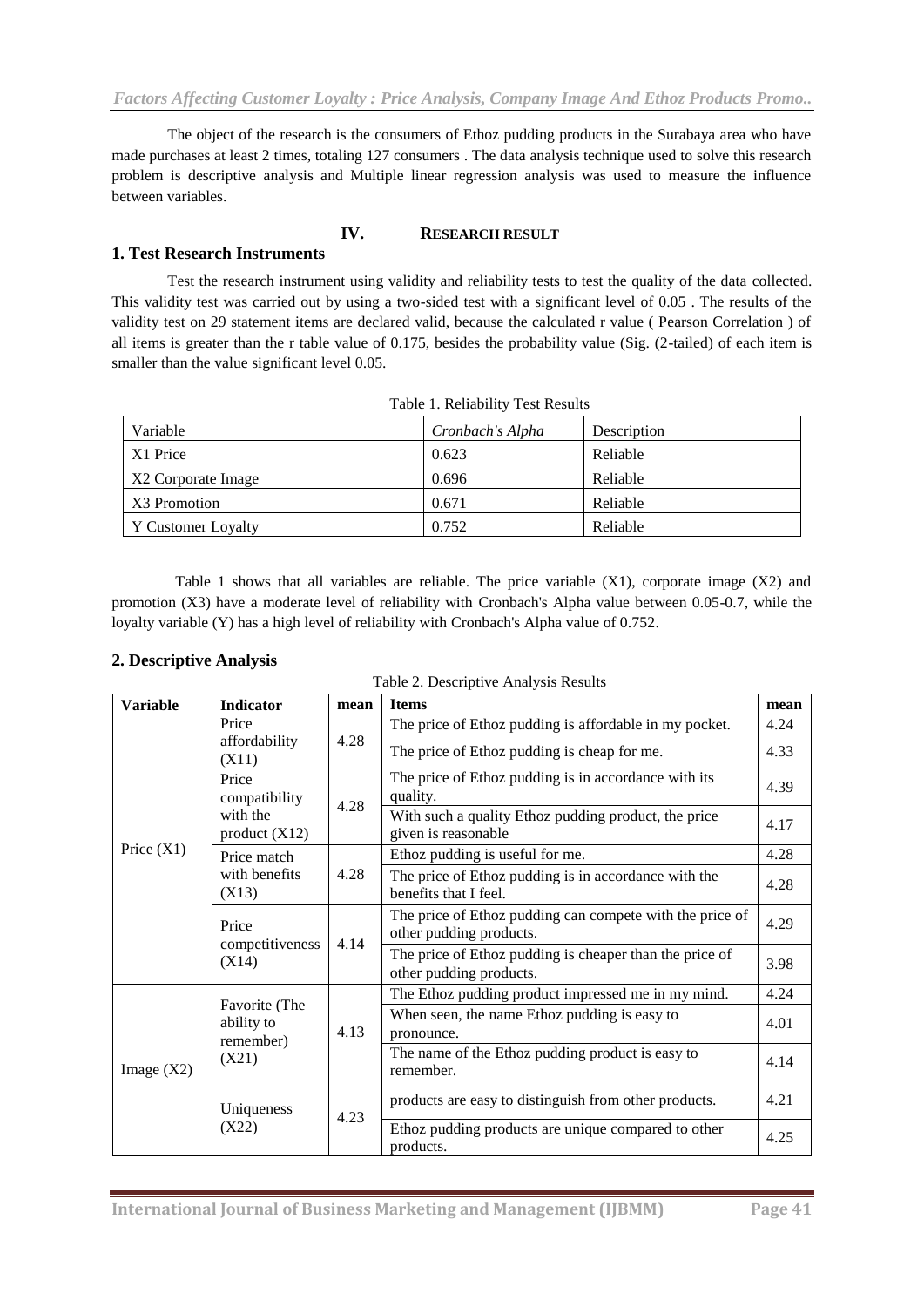| <b>Variable</b>          | Indicator                                         | mean | <b>Items</b>                                                                                                 | mean |  |
|--------------------------|---------------------------------------------------|------|--------------------------------------------------------------------------------------------------------------|------|--|
|                          |                                                   | 4.18 | There are advantages of Ethoz pudding products that<br>cannot be found in other products.                    |      |  |
|                          | Strength (X23)                                    |      | There is strength to compete in the market for Ethoz<br>pudding products.                                    |      |  |
| Promotion<br>(X3)        | Advertising<br>(X31)                              | 4.19 | attention is drawn to Ethoz pudding advertisements on<br>banners, social media, and electronics.             | 4.11 |  |
|                          |                                                   |      | I was compelled to buy Ethoz pudding because of<br>advertisements on banners, social media, and electronics. | 4.26 |  |
|                          | <b>Sales</b><br>Promotion<br>(X32)                | 4.28 | I am interested in the Ethoz pudding program such as<br>giving away free goods or other products.            |      |  |
|                          |                                                   |      | I was influenced by the offers and promotions of <i>Ethoz</i><br>pudding by SPG or sales.                    | 4.24 |  |
|                          | Personal<br>Selling with<br>Grebek Pasar<br>(X33) | 4.44 | I'm interested in selling <i>Ethoz pudding</i> in a rush to the<br>market.                                   | 4.51 |  |
|                          |                                                   |      | I was influenced by the offer of <i>Ethoz pudding</i> made by<br>Sales or SPG directly.                      | 4.37 |  |
|                          | Public<br>Relations and<br>Publicity (X34)        | 4.29 | I'm on good terms with the <i>Ethoz pudding product</i> .                                                    |      |  |
|                          |                                                   |      | Information about <i>Ethoz pudding products is</i> easy to find.                                             | 4.29 |  |
| Customer<br>Loyalty (Y2) | Repeat<br>Purchase (Y1)                           | 4.36 | I want to buy more Ethoz pudding products.                                                                   | 4.31 |  |
|                          |                                                   |      | I intend to add flavor or quantity items when I buy<br>another Ethoz pudding product.                        | 4.4  |  |
|                          | Retention (Y2)                                    | 4.29 | I will not be affected if anyone spreads negative news<br>about Ethoz pudding.                               | 4.43 |  |
|                          |                                                   |      | I will not be influenced to switch to buy another product.                                                   | 4.15 |  |
|                          | Referrals (Y3)                                    | 4.26 | Ethoz pudding products deserve to be recommended to<br>others to buy.                                        | 4.35 |  |
|                          |                                                   |      | I will give good info about Ethoz pudding to others.                                                         | 4.18 |  |

## **3. Multiple Linear Regression Analysis**

The collected data was regressed using the SPSS statistical program. The results of the classical assumption analysis show that the data are free from heteroscedasticity symptoms and the data are also normally distributed. While the results of the analysis of multicollinearity and autocorrelation can be seen in table 3 below.

| Variable           | <b>VIF</b> | Cut-off | Durbin-Watson |
|--------------------|------------|---------|---------------|
| X1 Price           | 1.552      |         |               |
| X2 Corporate Image | 2011       |         | 1,831         |
| X3 Promotion       | 1,459      |         |               |

Table 3. Multicollinearity and Autocorrelation Test Results

Table 3 shows that all the variance values of the Inflation Factor (VIF) are less than 5, so it can be concluded that the data in this study stated that there were no symptoms of multicollinearity. In addition, the Durbin-Watson (DW) value was obtained at 1.831, so that the DW value was between dU and 4-dU ( 1.75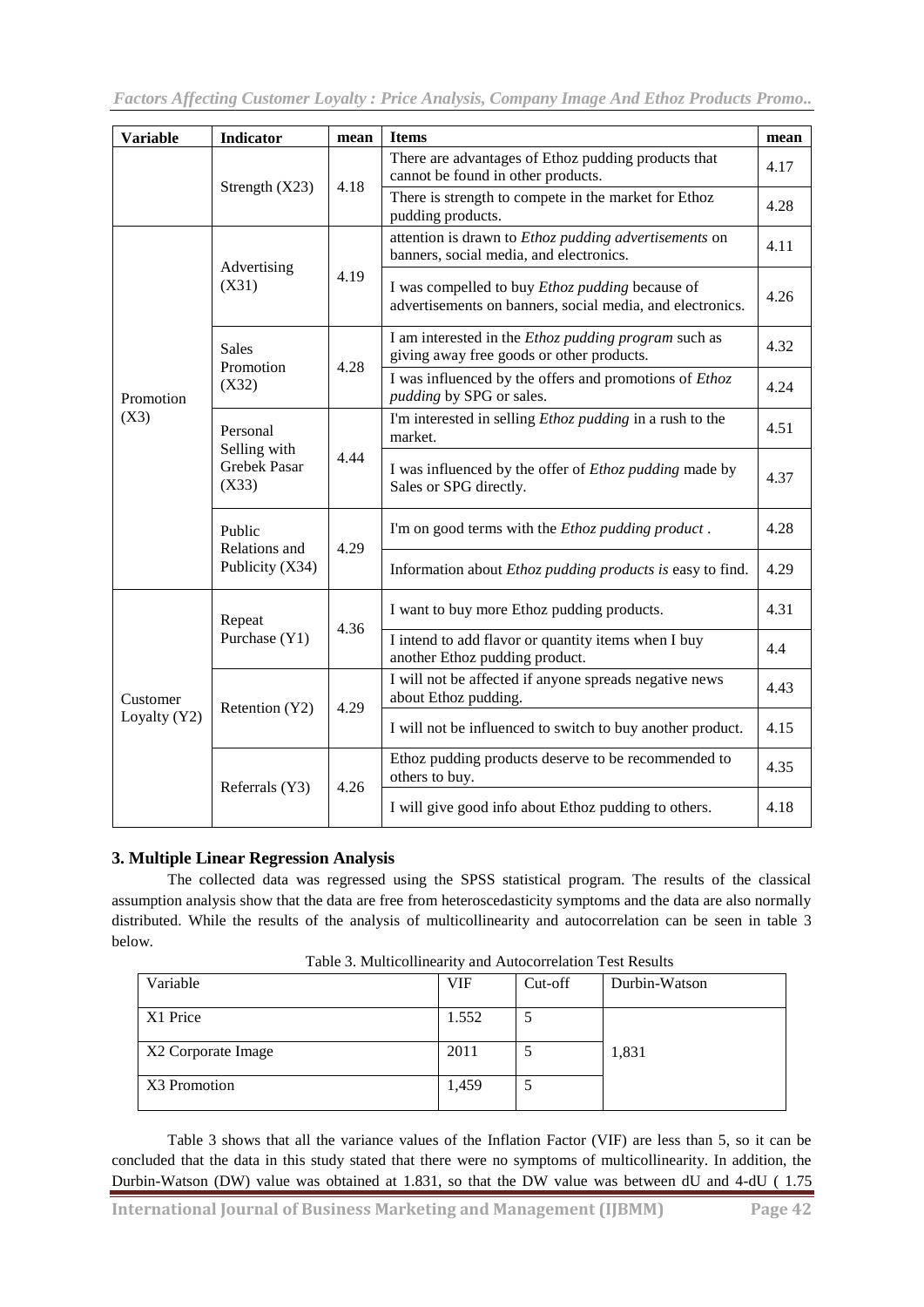<1.831<4-1.75), so it can be concluded that the data in this study did not have autocorrelation symptoms. The results of multiple linear regression analysis are shown in table 4 below.

| Tuble 1. Results of Multiple Emeat Regression |                                            |       |              |         |             |  |  |
|-----------------------------------------------|--------------------------------------------|-------|--------------|---------|-------------|--|--|
| Variable                                      | <b>Standardized</b><br><b>Coefficients</b> | P     | t Statistics | t table | Conclusion  |  |  |
| Price (X1)                                    | 0.211                                      | 0.006 | 2,791        | 1.97    | Take effect |  |  |
| Corporate Image (X2)                          | 0.141                                      | 0.104 | 1,638        | 1.97    | No effect   |  |  |
| Promotion (X3)                                | 0.537                                      | 0     | 7.342        | 1.97    | Take effect |  |  |

Table 4. Results of Multiple Linear Regression

Standardized linear model are obtained as follows:

 $Y = 0.211X1+0.141X2+0.537X3+e$ 

The price variable has a probability value of 0.006 or less than the alpha value ( 0.05 ) and the t statistic value ( 2.791) is greater than the t table (1.97). This comparison shows that the price variable has an effect on customer loyalty. While the corporate image variable has a probability value of 0.104 or greater than the alpha value ( 0.05 ) and the t statistic value ( 1.638) is smaller than the t table (1.97). This comparison shows that the corporate image variable has no effect on customer loyalty. The promotion variable has a probability value of 0.000 or less than the alpha value ( 0.05 ) and the t statistic value ( 7.342 ) is greater than the t table (1.97). This comparison shows that the promotion variable has an effect on customer loyalty. In addition, with a regression coefficient of 0.537 , the promotion variable has a stronger influence than the price variable ( 0.211 ) and corporate image ( 0.141 ).

#### **V. DISCUSSION AND IMPLICATIONS**

Customer loyalty is formed by repeat purchases , resistance to negative influences about a product ( retention ) and total referral of the existence of the product to others ( referalls ). The main thing that can increase customer loyalty is repeat purchases which are reflected from consumers who intend to add flavor or quantity items when buying more Ethoz pudding products . Furthermore, the increase in customer loyalty can also be seen from the resilience of consumers from the negative influence on Ethoz products which is reflected in the consumers are not affected if someone spreads negative news about Ethoz pudding and consumers are not influenced to switch to buying other products. The last thing that is able to increase customer loyalty is consumer references to Ethoz products to others which is reflected in consumer recommendations to others for Ethoz products and providing good information about Ethoz products to others.

Prices are formed by affordability of prices, suitability of prices with products, suitability of prices with benefits and price competitiveness. The main things that can affect the price are affordability of the price, the suitability of the price with the product, and the suitability of the price with the benefits. The affordability of the price can be seen from the affordable price of Ethoz products in the pocket of consumers and the cheap prices of Ethoz products for consumers. The suitability of the price with the product is reflected in the price of Ethoz products that are in accordance with the quality and the reasonableness of the prices of the Ethoz products provided, while the suitability of prices with benefits can be seen from the benefits that consumers get from Ethoz products and the suitability of the prices of Ethoz products with the benefits they feel. Furthermore, the price is also able to be influenced by price competitiveness which can be seen from the price of Ethoz products which can compete with the prices of other products on the market and the prices of Ethoz products which are cheaper than the prices of other pudding products.

Company image is formed by the ability to remember ( favorable ), the uniqueness of a product ( Uniqueness ) and brand strength ( strengthness ). The main things that affect the company's image of the product Ethoz is the uniqueness of Ethoz products which is described by easily distinguishing Ethoz products from other products and the uniqueness of Ethoz products compared to other products. Furthermore, the company's image can also be measured by the strength of the brand of Ethoz products which is reflected in the advantages of Ethoz products that cannot be found in other products and the strength to compete in the market. The last thing that is able to affect the company image of Ethoz products is the ability to remember Ethoz products which is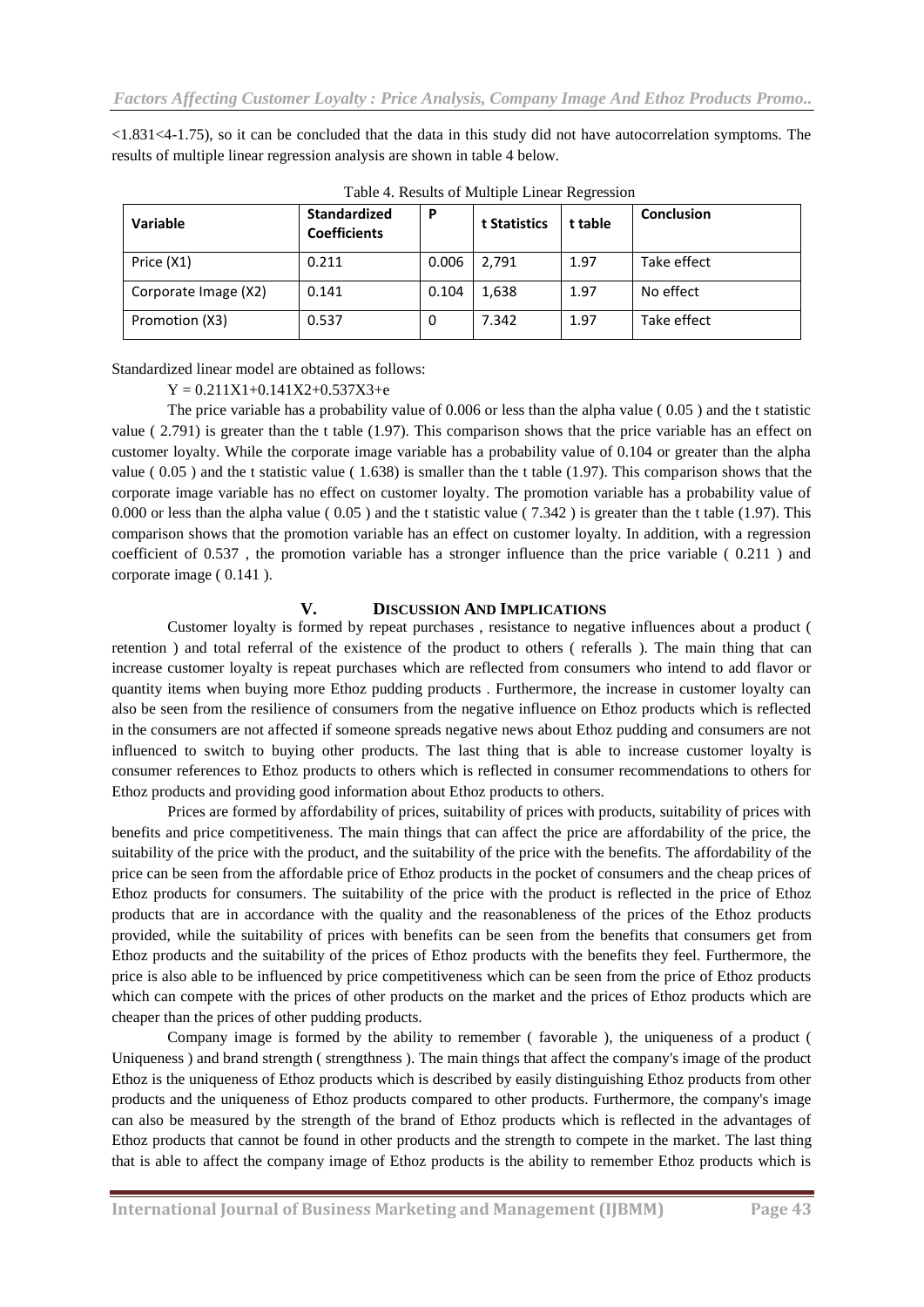reflected in the consumer's impression of Ethoz products and the ease with which consumers pronounce Ethoz products when they see and it is easy for consumers to remember Ethoz products.

Promotion is formed by advertising ( Advertising ), individual sales with market grabs ( Personal Selling ), sales promotion ( Sales Promotion ) and public relations ( Public Relations and Publicity ). The main thing that is able to influence the promotion is individual sales with market raids, which is reflected in the interest of consumers in selling Ethoz products in market raids and the influence of consumers on Ethoz product offerings carried out by sales or SPG directly. The next thing that is able to increase promotion is the public relations carried out by the Ethoz company through good relations between consumers and the Ethoz company and the ease with which consumers get information about Ethoz products . In addition to individual sales with market raids and public relations, what is able to increase further promotions is sales promotion carried out by providing Ethoz product programs such as giving free goods or other products and promotional offers for Ethoz products by SPG or sales. The last thing that can increase promotion is advertising with Ethoz product advertisements on banners, social media, and electronics that can make consumers interested and motivated to buy Ethoz products .

Price is the value exchanged by consumers for the benefit or use of a product or service. Prices are a source of income for companies to make profits and can control the level of demand and supply, especially when prices are elastic, demand will increase when prices fall and vice versa. The price of Ethoz products in Surabaya has indicators of price affordability, price suitability with products, price suitability with benefits, and price competitiveness.

This study's result indicate that the price variable has a significant effect on the customer loyalty. This is based on Saputri's research (2019: 52), that the price variable partially has a positive effect on the customer loyalty variable. It is concluded if there is an increase in the price variable indicator, then customer loyalty will increase by the same amount. In other words , the better the customer's perception of the price, the higher the customer loyalty.

price of Ethoz products is able to make customers repurchase Ethoz products , besides that prices that are in accordance with the benefits and quality of Ethoz products can also make customers more loyal by add flavor or quantity items when purchasing another Ethoz product . The cheaper price of Ethoz products is able to make consumers not affected by negative news about Ethoz products so that consumers will increase the number of items when they buy again and they will also recommend to others.

Corporate image is a depiction or impression from consumers of the company that is formed from the information they get from various trusted sources. Consumers will develop their knowledge of information to interpret their perception of a company. The image of the Ethoz company in Surabaya has a favorable indicator or the ability to remember consumers against the Ethoz company , uniqueness or product uniqueness. Ethoz, and strengthness or strength.

The results showed that the company's image had no effect on customer loyalty. This is in accordance with what was revealed by Shilawati and Sumitro (2020:12), that company image has no significant effect on customer loyalty, but contradicts Sukresna and Nafisa (2018:15), who state that company image has a positive and significant effect on customer loyalty. The uniqueness of Ethoz products has not been able to make consumers loyal, so that the uniqueness and strength of the branding that has been formed by previous Ethoz products cannot make consumers to buy back and recommend Ethoz products to others. This does not affect the company's image on customer loyalty because when consuming Ethoz products , consumers are not concerned with the company's image that has been formed by the previous company and consumers are more concerned with other factors that are directly related to products such as low product prices and promotions accompanied by bonuses. or discount.

Promotion is a communication tool used by companies to inform, persuade and remind potential buyers of their products to influence buyers' opinions and get a response from buyers. Promotion is one way that companies need to increase sales volume by influencing consumers in purchasing activities in accordance with the wishes and needs of consumers. Promotion has indicators of advertising ( advertising ), sales promotion ( sales promotion ), personal selling ( personal selling ) with market raids, and public relations ( public relations and publicity ).

The result of the research shows that promotion has a significant effect on customer loyalty . These results are in accordance with Soraya's research (2015:21), which states that promotion has a positive and